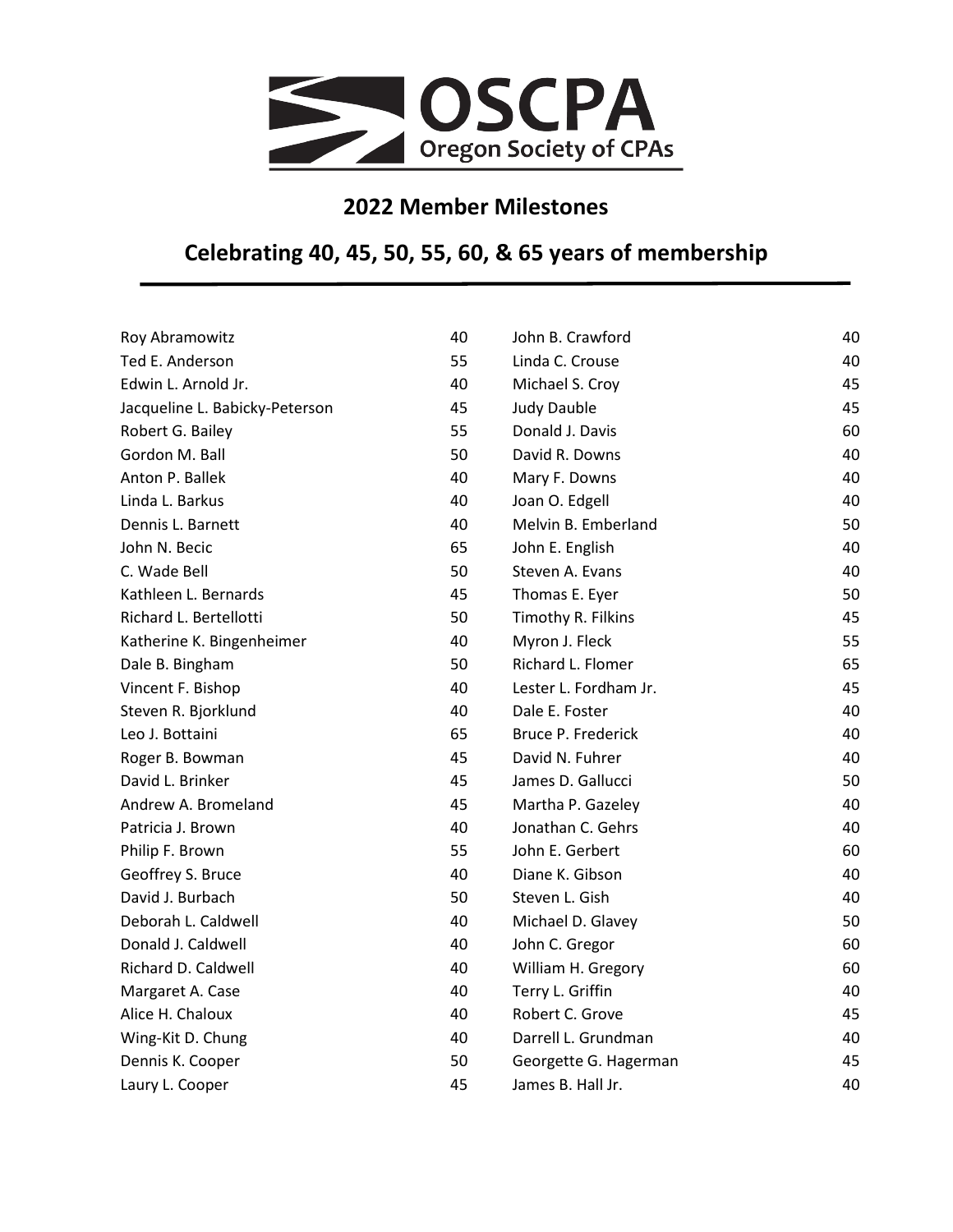

| Richard C. Hall       | 60 | Billy M. Morgan Jr.   | 45 |
|-----------------------|----|-----------------------|----|
| Michael R. Handy      | 45 | James L. Mueller      | 45 |
| Christopher D. Harris | 40 | Ben G. Neumayer       | 45 |
| Eileen R. Hartmann    | 40 | Robert M. Nibley      | 40 |
| Sonja L. Haugen       | 55 | Bruce A. Nichols      | 40 |
| David R. Hawkins      | 45 | Dan M. Norton         | 40 |
| Richard L. Hawkins    | 50 | Eric G. Nufer         | 45 |
| Roger C. Henderson    | 50 | Joseph K. O'Brien     | 40 |
| Shirley A. Henderson  | 40 | Edwin B. O'Hanlon     | 40 |
| George E. Hodgson     | 55 | Richard M. Page       | 65 |
| Lynn M. Hoyle         | 45 | Brad M. Parrott       | 40 |
| Lonny L. Hytrek       | 40 | Janis A. Plants       | 40 |
| Jerrold J. Isom       | 55 | Joel L. Powell        | 40 |
| Kenneth W. Ivey       | 45 | Wesley B. Price III   | 40 |
| Mark C. Jansa         | 40 | Joyce Rawlinson       | 50 |
| Charles D. Jenson     | 40 | Donovan A. Razmus     | 40 |
| Harry R. Jordan       | 40 | John O. Reinhardt     | 55 |
| Scott A. Katter       | 40 | Gary W. Reynolds      | 45 |
| Richard D. Kebbe      | 45 | Harley C. Roberts Jr. | 50 |
| Kathleen M. Kelly     | 40 | Reynold Roeder        | 40 |
| Michael W. Kern       | 45 | Roy R. Rogers         | 50 |
| Donald F. Kirby       | 45 | Clifford V. Sander    | 60 |
| Theodore Kleinman     | 45 | Susan K. Sause        | 50 |
| Terrence L. Kuenzi    | 50 | Terry K. Schandel     | 50 |
| Stuart S. Lang        | 55 | Paul L. Schibig       | 40 |
| Jewel A. Lansing      | 55 | Mike A. Schofield     | 40 |
| George C. Lefever     | 45 | David T. Schwindt     | 40 |
| Richard B. Lefor      | 55 | David W. Scott        | 40 |
| William A. Leidy      | 40 | G. Kent Scoville      | 55 |
| Susan J. Lienhart     | 50 | James T. Searcy       | 55 |
| Lori P. Luck          | 40 | John L. Seibert       | 55 |
| Roger Lyseng          | 40 | Robert W. Shank       | 40 |
| K. Stanley Martin     | 55 | Michelle T. Silver    | 40 |
| Michael A. McCall     | 40 | James M. Sizemore     | 45 |
| Stephen S. McConnel   | 55 | H. David Smith        | 60 |
| Ann T. McElligott     | 45 | Walter L. Smith       | 40 |
| Suzanne P. McGrath    | 45 | Edward C. Stack       | 55 |
| Michael J. McMorine   | 50 | Paul J. Steele        | 55 |
| Gregory L. Mettler    | 40 | Alan L. Steiger       | 50 |